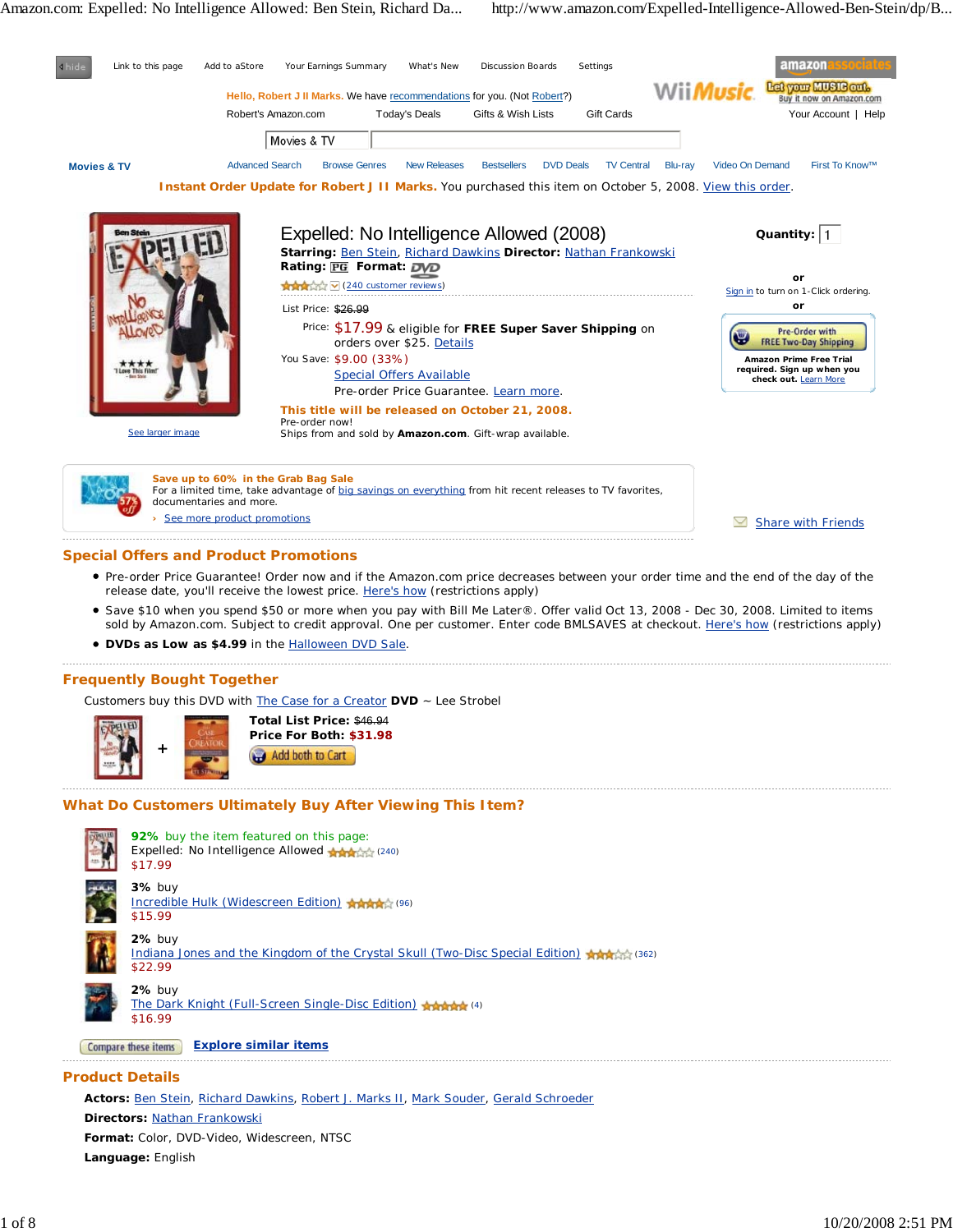**Region:** Region 1 (U.S. and Canada only. Read more about **DVD** formats.) **Number of discs:** 1 **Rating: Studio:** Premise **DVD Release Date:** October 21, 2008 **Run Time:** 95 minutes **Average Customer Review: Array MING (240 customer reviews) ASIN:** B001BYLFFS **Amazon.com Sales Rank:** #38 in Movies & TV (See Bestsellers in Movies & TV) Popular in these categories: (What's this?) #3 in Movies & TV > **Documentary** #11 in Movies & TV > **Kids & Family** #13 in Movies & TV > **Comedy**

(Studios: **Improve Your Sales)** 

Would you like to **update product info** or **give feedback on images**?

## **Theatrical Release Information**

#### **Editorial Reviews**

# **Product Description**

Big science has expelled smart new ideas from the classroom ... What they forgot is that every generation has its Rebel! That rebel, Ben Stein (Ferris Bueller's Day Off) travels the world on his quest, and learns an awe-inspiring truth … that educators and scientists are being ridiculed, denied tenure and even fired – for the crime of merely believing that there might be evidence of design in nature, and that perhaps life is not just the result of accidental, random chance. To which Ben Says: Enough! And then gets busy. NOBODY messes with Ben.

# **Customers Who Bought This Item Also Bought** Page 1 of 15 and 2008 and 2008 and 2008 and 2008 and 2008 and 2008 and 2008 and 2008 and 2008 and 2008 and 2008 and 2008 and 2008 and 2008 and 2008 and 2008 and 2008 and 2008 an













The Chronicles of Narnia: Prince Caspian (Three... DVD ~ Ben Barnes 食食食(103) \$22.99

Indiana Jones and the Kingdom of the Crystal Sk. DVD ~ Harrison Ford (362) \$22.99

The Devil's Delusion: Atheism and Its Scien... by David Berlinski 食食食(60) \$16.29

Incredible Hulk (Widescreen Glenn Beck Unelectable DVD The Obama Nation: L Edition) DVD ~ Edward Norton 食食食(96) \$15.99

~ Glenn Beck 食食食食 (37) \$17.99 Politics and the Cult.. Jerome R. Corsi **AMADE (666) \$18.4** 

## **Looking for "expelled" Products?**

## **Other customers suggested these items:**



Fossil Hunter by John B. Olson 食食食食(14) \$11.89 Suggested by 8 customers



Redeeming Darwin: Discovering the Designer Guide and DVD by Dr. Ray Bohlin and Kerby Anderson \$12.00 Suggested by 5 customers



Intelligent Design: Message from the Designers by Rael 食食食(24) \$20.99 Suggested by 4 customers



**女女女女女(1)** Suggested by 2 customers

**› Explore 8 other items related to "expelled"**

# **Tags Customers Associate with This Product ( What's this?)**

Click on a tag to find related items, discussions, and people.

(Press the 'T' key twice to quickly access the "Tag this product" window.)

**Check the boxes next to the tags you consider relevant or enter your own tags**





>See most popular Tags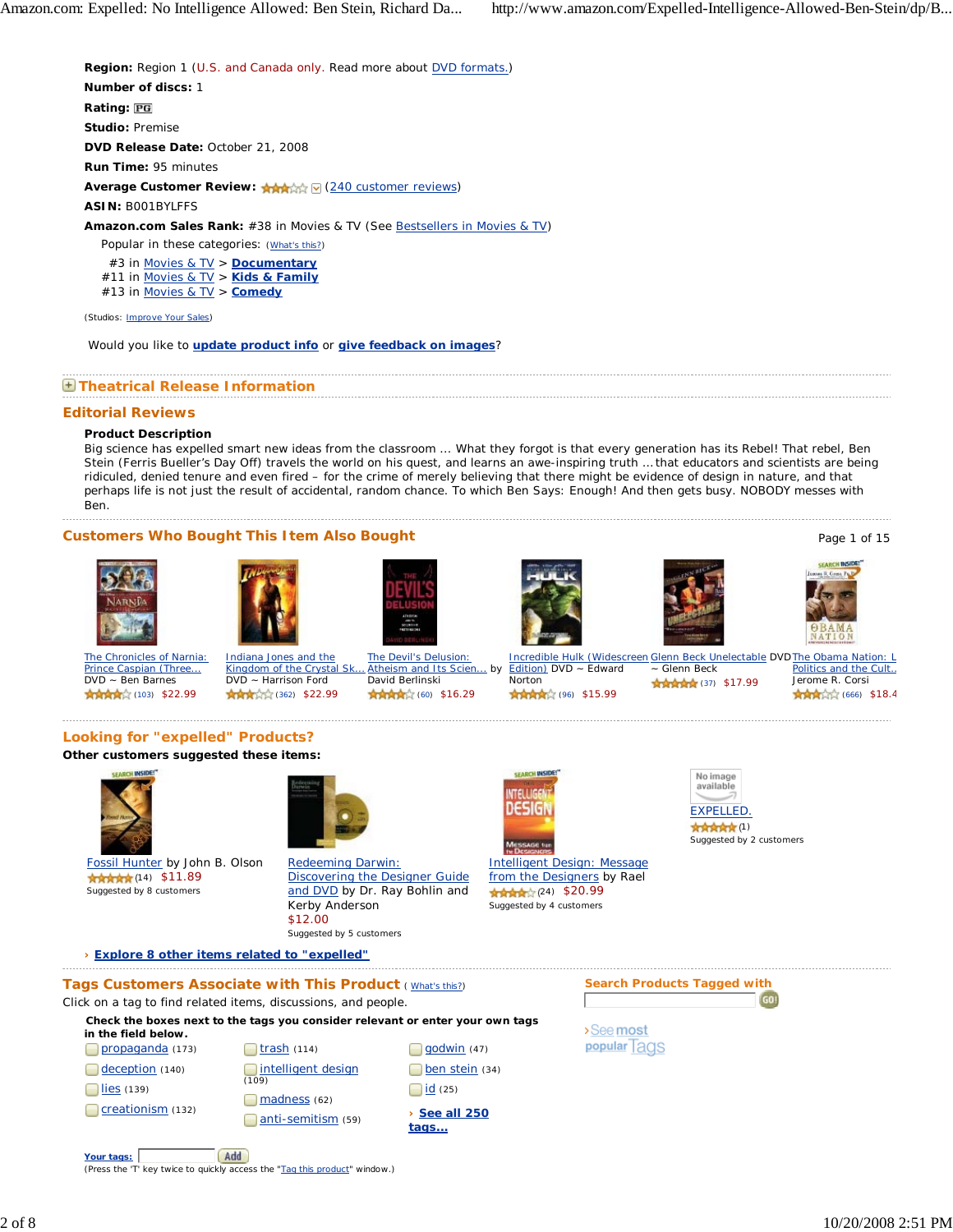**Help others find this product - tag it for Amazon search** RCRoss suggested this product show on searches for "creationism". What do you **suggest**?

**Rate This Item to Improve Your Recommendations**

#### **Rate this item**

**Andrews** 

## **Customer Reviews**

| 240 Reviews |  |       |
|-------------|--|-------|
| 5 star:     |  | (94)  |
| 4 star:     |  | (14)  |
| 3 star:     |  | (6)   |
| 2 star:     |  | (1)   |
| 1 star:     |  | (125) |

**Average Customer Review AMARK (240 customer reviews)** 

#### **Most Helpful Customer Reviews**

801 of 1,127 people found the following review helpful:

**Krather** Lies: Now in a convenient disc format, July 3, 2008

By **K. McKnight** (Scottsdale, AZ) - See all my reviews **REAL NAME**<sup>m</sup>

By all means, buy this. Nothing could undermine the credibility of the Intelligent Design crowd faster than this dishonest, venal attempt to make an end run around the legitimate scientific vetting process. [...]

Comments (51) | Permalink | Was this review helpful to you? [Yes] No] (Report this)

#### 1,523 of 1,976 people found the following review helpful:

**A complete sham, I can't believe I paid money to see this in the theater**, July 14, 2008

#### By **Adam "www.voiceofreasonreviews.com"** MA, USA) - See all my reviews

\*\*UPDATE: 9/24/08 - After numerous requests I have ultimately decided to rewrite this review, almost in its entirety. The first review was posted on 7/14/2008. My rating has not changed nor have my opinions on this documentary. However, people have made suggestions in format changes as well as making the content more concise and I think they are good suggestions. It doesn't matter whether you support ID or Evolution, the review should help people make an educated decision about this product. Thank you to those who helped with their suggestions and didn't simply write this off because I gave it one star. This applies to people on both sides of the ID and Evolution argument, you people are truly taking the high road and I appreciate that.

I believe I should clarify something before I delve into the full breadth of my review. When I first saw this I was ready to give it three stars. I didn't see any point in questioning Ben Stein's report about people losing their jobs because of their beliefs. Humanity can be cruel no matter where you are and prejudice can rear its head no matter what the belief. That being said, I walked out thinking there was a problem starting to sweep the academic community and the only issue I had with the film was its association of Darwin and the Nazis (I'll go more in depth on this later). I've been quite a fan of Ben Stein's commentary on the economy and many other things. He seems to be very fair and balanced, thus, based on that perception I didn't have any reason to question his work here. Until I started doing some research on it, that is. I went to expelledexposed.com to read the scientific communities response. I was shocked. I didn't stop there; I went to freegonzalez.com one of the scientists featured in the documentary. I may not have looked at every scientist interviewed in detail, but I've seen enough.

Ben Stein shows us a world where Academia's freedom of inquiry might not be so free. This should be a concern for anyone and everyone. This undermines the concept that we will be teaching facts and truth in our universities. However, if you watch how this documentary is formatted you will find that this documentary is overly biased, delving into spectrums of propaganda! Let me explain. Stein sets about proving his premise by interviewing scientists that have been rejected by the establishment. Scientists who have allegedly had their lives ruined because of their belief in something called "Intelligent Design." Science isn't here to persecute people's beliefs and this concept would probably outrage anyone... that is until you realize the lengths he goes to paint Share your thoughts with other customers: Create your own review

#### **Most Recent Customer Reviews**

## **ARAAA** Inspiring Movie!! Finally **Somebody Intelligent Speaks out!!**

I have been inspired by this documentary. To note, science is not bad, and can easily be reconciled with Intelligent Design (ID). It's the interpreter. **Read more** Published 1 day ago by thiink

# **XXXXX** Very Well Done

First off, let me begin by reminding everyone that 80% of the residents in the U.S. affiliate themselves with some form of Christianity. **Read more** Published 2 days ago by Trojan Jon

## **Silencing the opposition**

The main point of this movie is that the so-called scientific community will not tolerate dissent. Ben Stein shows real life scholars who have been "expelled" from public... **Read more**

Published 2 days ago by Jannette Slama

## **RAAAA** Great Documentary

Expelled is a great documentary. I would agree with some that believe that some Creationist beliefs stretch the bounds of believability, but I am tired of the dishonesty of... **Read more** Published 3 days ago by metal321

## **TRUTHFUL; NOT GARBAGE**

Notice the anger from those who disagree with what this movie stands for. It comes from fear of actually being challenged on any level. **Read more**

Published 3 days ago by Anthony P. Osmer

## **XXXXX** Very powerful, a must see.

This is not a documentary about scientific arguments against evolutionism, rather, is a pressupositionalist style work intending to show the viewers theres no conflict between... **Read more**

Published 6 days ago by Maximiliano Mendes

## **AAAAA** a glimpse of truth

It's amazing the battle that is going on in society. People are being told that evidence supports Darwinian evolution and that all scientists agree. **Read more** Published 6 days ago by D. Dinnerville

**RARAK** Reviews here not based on art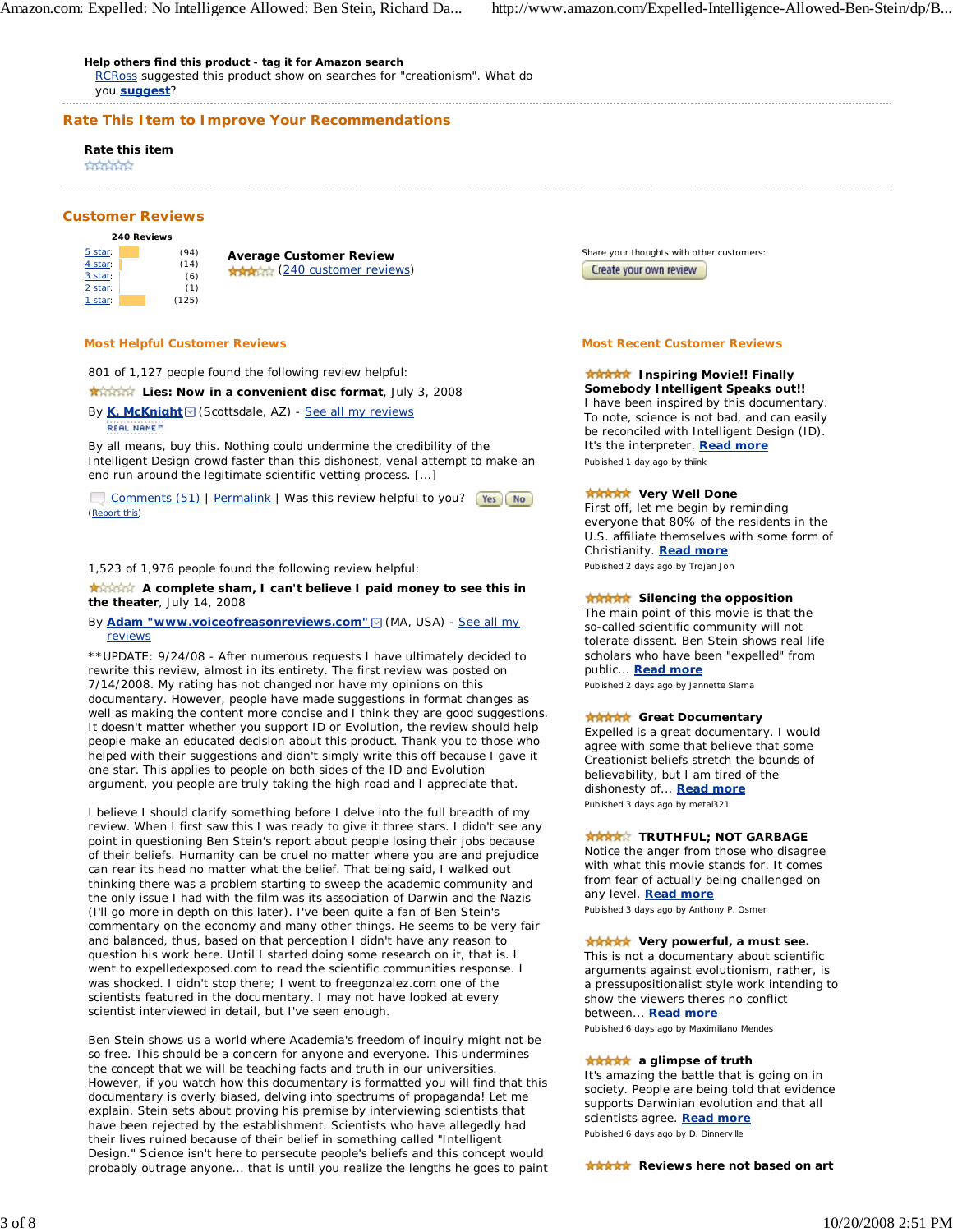science as the root of this evil.

So, we have Stein interviewing scientists that have had their qualifications ruined by the establishment, wouldn't you think Stein should interview people working in the scientific community at the time about this issue? If this persecution of dissidents was happening I would think he'd go and talk to people still working in the field and cite his examples for scrutiny. This never happens. Either Stein is a just a terrible host for a documentary and should stick to the game shows, or he has an agenda. Stein does interview PZ Myers, Michael Ruse, Eugenie Scott, and the mighty Richard Dawkins for his grand finale, but he never once asks them about the people that were fired or denied tenure. He only sticks to questions concerning how life began. He doesn't even really talk to them about why Intelligent Design is rejected by the scientific community versus why evolution is taught. He never asks these questions. Michael Ruse, who isn't even credited during his interview (more sloppy documentary work), proposes a possible life beginning scenario involving crystals. This results in Stein asking him again how it's possible... after Ruse just told him and results in what can be interpreted as a rude response from Ruse. This style of filming to show scientists as unwilling to entertain the idea of Intelligent Design pushes the viewer to see science as intolerable. In our overly politically correct society this seems "mean" or whatever to people. Science isn't a democracy; it's based on factual observations. Intelligent Design cannot provide something observable that can be repeated in a laboratory, that's a fact, not a belief. So why should science also be politically correct and show "tolerance" for things that are blatantly unscientific. (I know some people will cry conspiracy about evolution, but that's not the point of this documentary.)

Stein also interviewed Berlinski and played favoritism to him in this film, I think, because he was giving the kind of answers Stein could agree with. That shouldn't be the point of something you're making to generate awareness. He goes into his grand finale with Dawkins. I'm not going to try and defend Dawkins' embarrassing answer for him; I agree with others that he's a better writer (though I do admire him for trying to speak out for the side of science). Long story short, Stein pushed Dawkins to come up with an answer of how life began and Dawkins naturally replied that he didn't know. He actually replied with "I don't know" multiple times until we come to a cut scene where it shows Dawkins proposing that aliens could have possibly seeded life on the planet. If you notice Dawkins' tone of voice and mannerisms it's pretty clear he didn't even believe his comment. So why say it? I have no idea; I also have no idea how long this paltry debate between Dawkins and Stein went on until Stein finally got some ammunition to help his point along.

As further proof of this rather slanted take on the subject, I submit the whole Nazi/Holocaust association with science. I'm sorry, but what does that have to do with freedom of inquiry in the present day academic community? For me Stein is simply reaching at straws and he's really out to demonize science. As someone told me, he was quoted as saying "Science leads to killing." After seeing this relation in the midst of his documentary I can see why he believes it, but that doesn't mean he's right. Not to mention Hitler was influenced by a lot more than just Darwinian Theory, just read "Mein Kampf" and you'll see him quote another document called "The Protcol's of the Elders Zion." Hitler basically repeated the anti-Semitic theories from that document almost verbatim concerning his prejudice. Not to mention the Nazi practice of "survival of the fittest" doesn't even correlate with Darwin, because mankind is meddling at that specific point. Nature isn't in control over who is the "fittest" the Nazi party and other humans were. Just because the Nazis don't understand what it means or want to skew it doesn't mean it was all Darwin's fault. Either way, apparently he forgets why we understand the cause of Small Pox and can create a vaccine or how penicillin works and is just focusing on those who made things like the atomic bomb. I'm well aware that Darwin influenced the Nazi scientists, but this has nothing to do with the scientists supposedly being fired today.

In the end I was left realizing the immense piece of propaganda I had viewed. After I sat down and analyzed what I saw and did some research this swiftly dropped to a one star rating. There is simply no excuse for this and whether you support Intelligent Design or Evolution, it doesn't matter; you should not want Stein representing you on this case. You should not want this documentary to be used as your "proof" against the establishment. "Expelled" is propaganda and you can even tell that from the way it's filmed. If you must see it, then do the research to back it up on both sides. Regardless if you believe his points or think that Gonzalez should be freed, you have to ask yourself "why didn't he ask Richard Dawkins or PZ Myers or any of the other scientists about the firings and losing of tenure?" If you don't have an answer for this then you know this film isn't on the level.

P.S. This is an abridged review from the original. I think this stands as my full

## **or merit**

This documentary is artistically done and makes its point well. The point being that those in academia who question Darwinism are shunned and/or fired (when possible). **Read more**

Published 6 days ago by victoria

## **A film you'll either love or hate**

If you look at the number of reviews from people who give "Expelled" either five stars or one star, you'll see why I titled this review "A film you'll either love or hate. **Read more**

Published 7 days ago by Steven Schwartz

## **The truth shall set you free**

As a biologist and environmental lawyer, I loved this movie. Too many reviewers have gotten caught up in the evolution vs. **Read more**

Published 7 days ago by Kevans

# **Search Customer Reviews**

 $\triangledown$  Only search this product's reviews

**› See all 240 customer reviews...**

A D V E R T I S E M E N T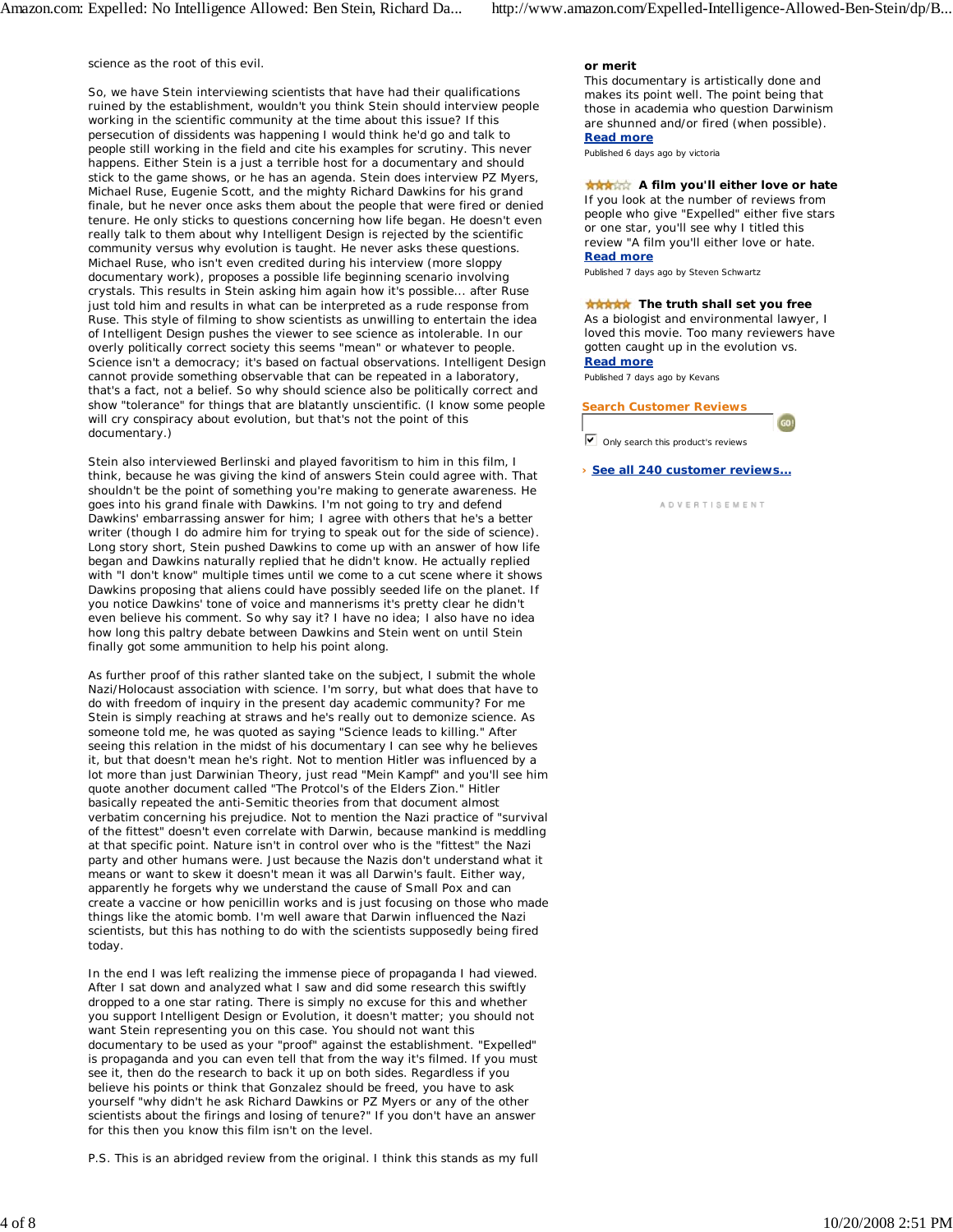review for just the film. Hopefully this improved/rewritten review will come across as being more useful for those reading.

Comments (205) | Permalink | Was this review helpful to you? Yes No (Report this)

113 of 134 people found the following review helpful:

## **\*\*\*\*\*** Excelled, September 17, 2008

By **Gord Wilson "alivingdog.com" Ø** (Bellingham, WA USA) - See all my reviews

TOP 500 REVIEWER

After seeing Expelled in a theater, I wrote a long review of it elsewhere on the web. Now I see it's sparked a rather lively debate among reviewers. Actually, among those who, by their own admission, haven't seen it, and as I write, the DVD is not out yet (so I can only write about the film, and not any extras the DVD may include). One reviewer asks why people are voting against his review (which is against the film). Probably for the same reason people are voting against my review of Dawkins' book: not because the review is "not helpful" but as a way of voting for or against the book or film, as it were.

Having said that, it's probably as impossible to be neutral about this film as about Michael Moore's Farenheit 911 or an Oliver Stone fictionmentary. In my view, however, it's a fine piece of film making. Witty, irreverent, inventive, thoughtful, and Ben Stein is at his likeable, deadpan best. A friend I watched it with said just the opening titles were better than most films he'd seen recently, and I'm inclined to agree. If this film had had the opposite message, I think it would be getting an Academy Award and the New York Times wouldn't stop raving about it (instead of at it).

That's all well and good, one may be saying, but you haven't said anything about the subject. No, and I'd really rather not. If you hold a view generally called these days "Neo-Darwinism" you probably still will after seeing the film. If you incline to an idea called "Intelligent Design", you'll still incline so. If you're interested in battles between factions of the Academy in universities, however, or in free speech and press versus censorship (and this would likely be the topic of many reviews if this film had a different viewpoint), here's an engaging look at the salvos flying back and forth in a social and intellectual debate that much of the media have to date declined to cover.

One interesting thing came out of this film, and that was a test case for "fair use" in relation to copyright laws, an idea everybody knows about, but which seems generally undefined. It concerned Yoko's suing Ben Stein and the producers for using a snippet of John Lennon's song "Imagine". Hasn't everyone and their dog used that song? Yes, but here it wasn't used to sell tennis shoes, but to be considered critically. Again, if the film had the opposite viewpoint, I don't think there would have been a suit, but the outcome was to define "fair use" in its original intent, so that common Joes and Janes don't have to fear cadres of corporate lawyers merely for referring to copyrighted songs, books, films and other materials.

As the film shows, the use of Darwin's ideas to support Nazi ideology and eugenics was almost universal during and following the Victorian era, and was generally known as "social Darwinism". One may argue that these were actually Huxley's ideas, or that Darwin borrowed heavily from Alfred Wallace, but whatever their pedigree, they were pressed into service nearly at once. G.K. Chesterton wrote tirelessly against the Nazis as they were beginning to come to power, attempting to expose their plan of eugenics. In reference to another reviewer, I have read Mein Kampf (sp.) also, and Hitler's plan was entirely based on "social Darwinism". So were the ideas of Margaret Sanger and numerous other crusaders for what was known as "scientific planning". Numerous authors have pointed out the racist motivations behind the Royal Society in Britain and the ages of Victorian and Edwardian exploration, in which races were contrasted in elaborate displays during the world expositions and fairs.

This was also the motivation in the Soviet Union, which forced a famine in order to coerce farmers onto state cooperatives. When Malcolm Muggeridge exposed this plan in the 'thirties, he was widely denounced by Soviet supporters in the media who wanted this experiment in social planning to succeed. Among these were the Fabian Socialists, Sydney and Beatrice Webb. But Beatrice Webb wrote in her diary in 1933: "(There was) another account of the famine in Russia in the Manchester Guardian (a British newspaper), which certainly bears out Malcom's reports....Fortunately for the USSR, the attention of the capitalist countries is today concentrated on the Mad Dog of Europe-- Hitler's Germany."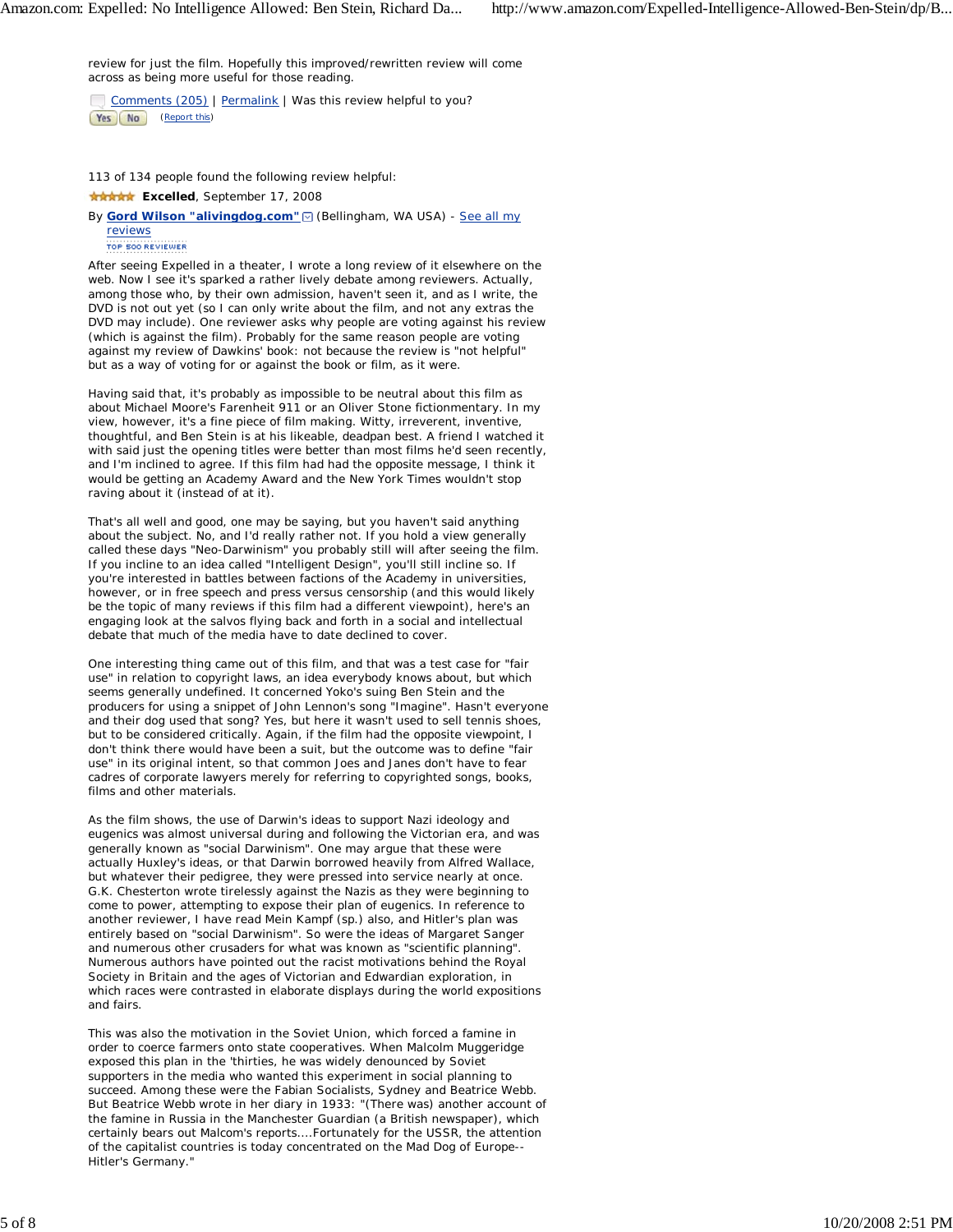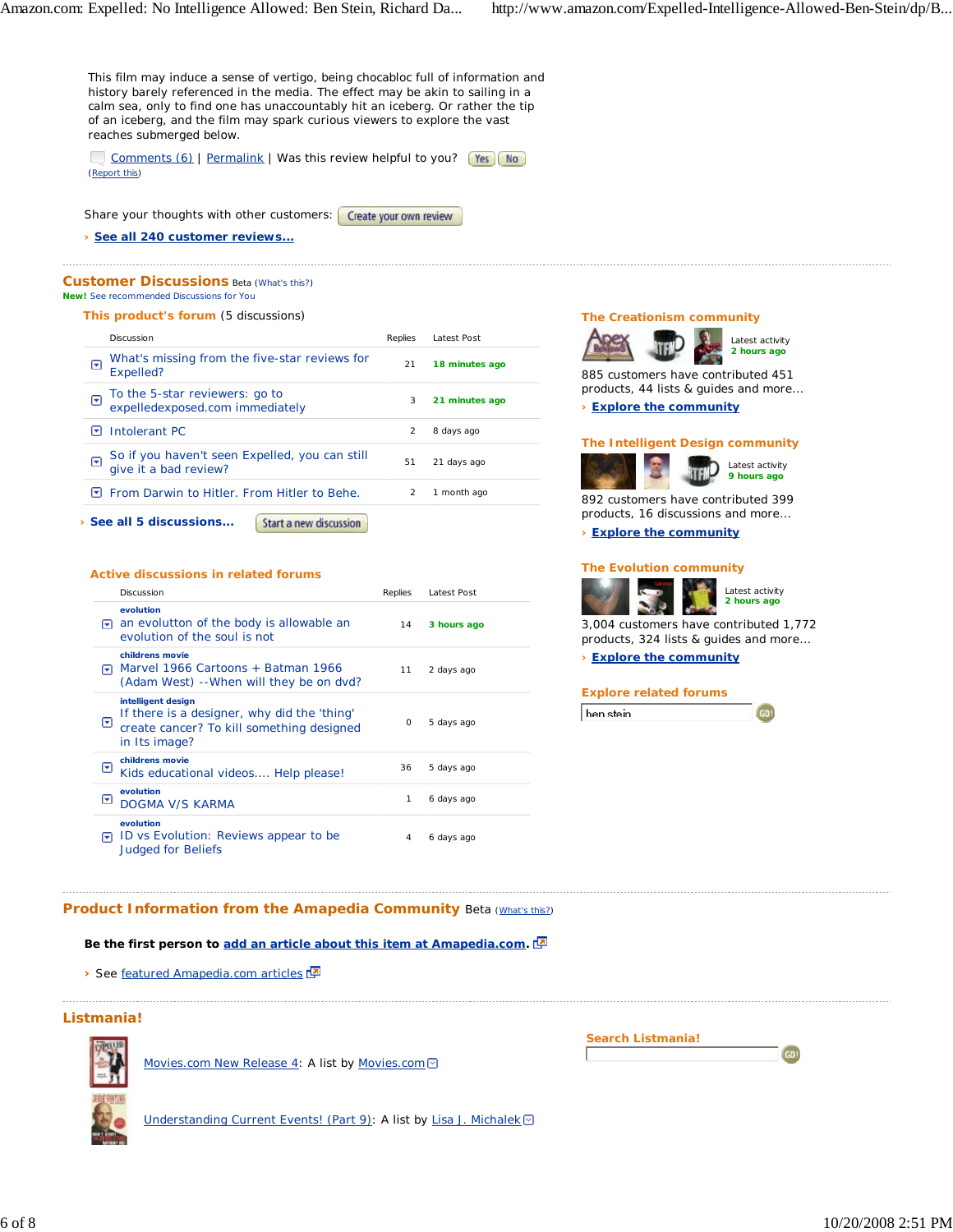